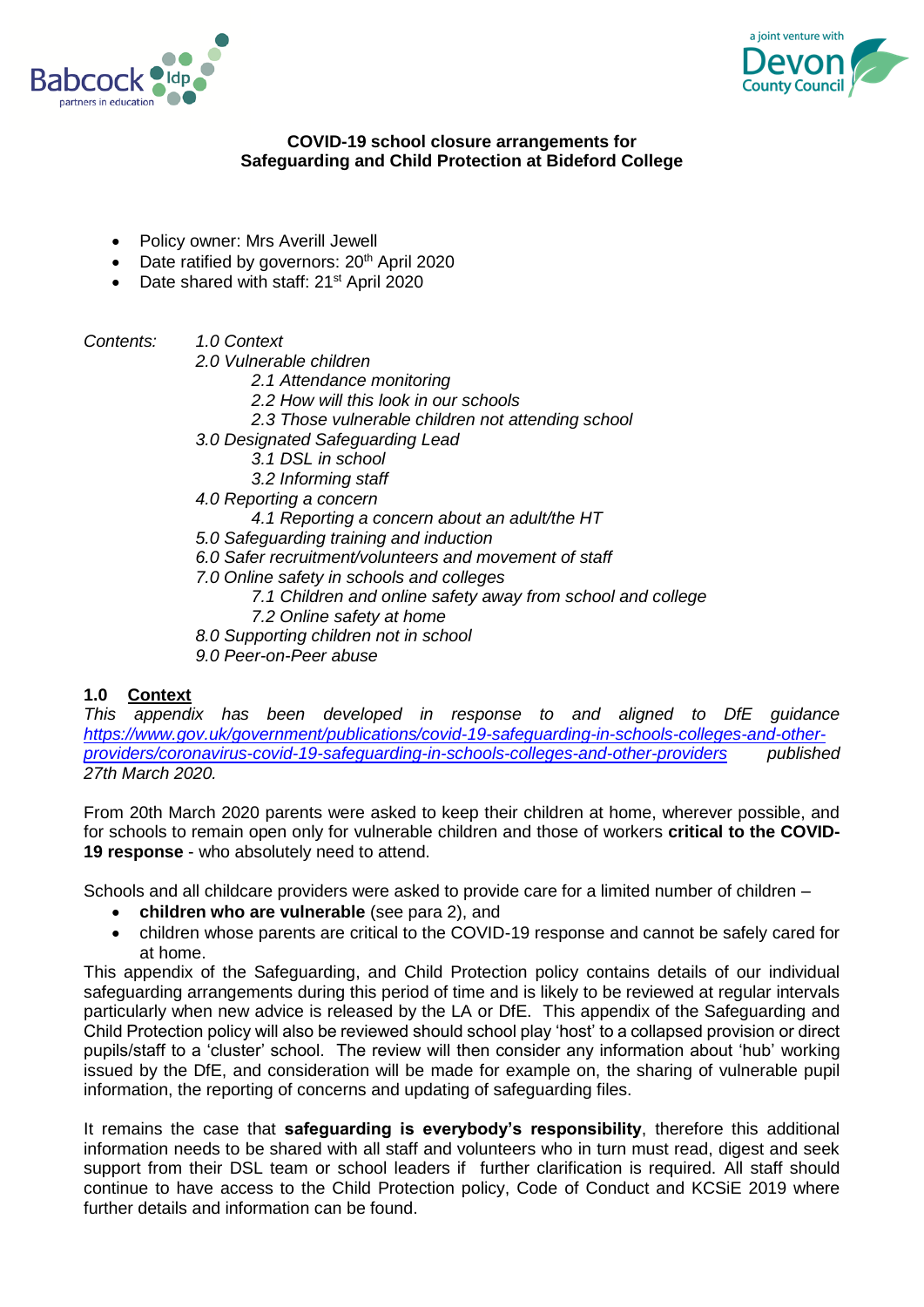The schools' safeguarding team (DSL, Safeguarding Governor etc) and their contact details can be found in the main body of the Schools Safeguarding Policy. Changes to the DSL and DDSL during these exceptional circumstances can be found in para 3 of this appendix. Any changes will be shared with all staff and volunteers of the school.

# **2.0 Vulnerable children**

Vulnerable children include those who have a social worker (including children in care) and those children and young people up to the age of 25 with education, health and care plans (EHCPs). A child may also be deemed to be vulnerable if they have been assessed (by the school, or other professional) as being in need or otherwise meet the definition in section 17 of the Children Act 1989.

Those with an EHC plan will be risk-assessed in consultation with the SENDCO, Local Authority and parents, to decide whether they need to continue to be offered a school or college place in order to meet their needs, or whether they can safely have their needs met at home. This could include, if necessary and available, carers, therapists or clinicians visiting the home to provide any essential services. Many children and young people with EHC plans can safely remain at home.

Eligibility for free school meals in and of itself should not be the determining factor in assessing vulnerability. Senior leaders, especially the Designated Safeguarding Lead (and deputy) know who our most vulnerable children are. They have the flexibility to offer a place to those on the edge of receiving children's social care support.

School leaders must also consider the health, safety and wellbeing of staff and all other children attending the setting. If a child is unwell, or showing the symptoms of Covid -19 (as defined by current government guidelines) they will expect the child to remain at home and the school will offer provision and support remotely informing relevant partner agencies. This will include establishing regular contact with the family until such time as they have adhered to guidelines enabling the now well or symptom free child to return to school.

If the school has information that parents are not following current government guidelines Leaders will use their professional discretion, working with any partner agencies and LA officers to agree appropriate action. This will firstly take into account the child's safety however where other exceptional circumstances exist whereby a child compromises the health, wellbeing or safety of staff or other children, then appropriate action will be agreed by the school together with the social worker/LA.

Bideford College will continue to work with and support children's social workers to help protect vulnerable children. This includes working with and supporting children's social workers and the local authority virtual school head (VSH) for looked-after and previously looked-after children. If current plans and support packages exist for these pupils the school will continue to provide for these as best as possible in conjunction with the relevant agencies. The lead person for this will be Averill Jewell.

There is an expectation that vulnerable children who have a social worker will attend an education setting, so long as they do not have underlying health conditions that put them at risk. In circumstances where a parent does not want to bring their child to an education setting, and their child is considered vulnerable, the social worker and school will explore the reasons for this directly with the parent. Where parents are concerned about the risk of the child contracting COVID19, Bideford College or the social worker will talk through these anxieties with the parent/carer following the advice set out by Public Health England. We will encourage our vulnerable children and young people to attend school, including remotely if not possible by other means.

# **2.1 Attendance monitoring**

Local authorities and education settings do not need to complete their usual day-to-day attendance processes to follow up on non-attendance. Key staff and social workers will agree with parents/carers whether children in need and those on CP should be attending school – we will then follow up **([Schools](file:///C:/Users/ajewell/AppData/Local/Microsoft/Windows/INetCache/Content.Outlook/SHPYW65C/(https:/www.devon.gov.uk/schools/my-account/information-for-schools/))  Safeguarding [of Vulnerable Children During Covid 19](file:///C:/Users/ajewell/AppData/Local/Microsoft/Windows/INetCache/Content.Outlook/SHPYW65C/(https:/www.devon.gov.uk/schools/my-account/information-for-schools/)) )** on any pupil that we were expecting to attend, who does not.

Bideford College will also follow up with any parent or carer who has arranged care for their child(ren) and the child(ren) subsequently do not attend.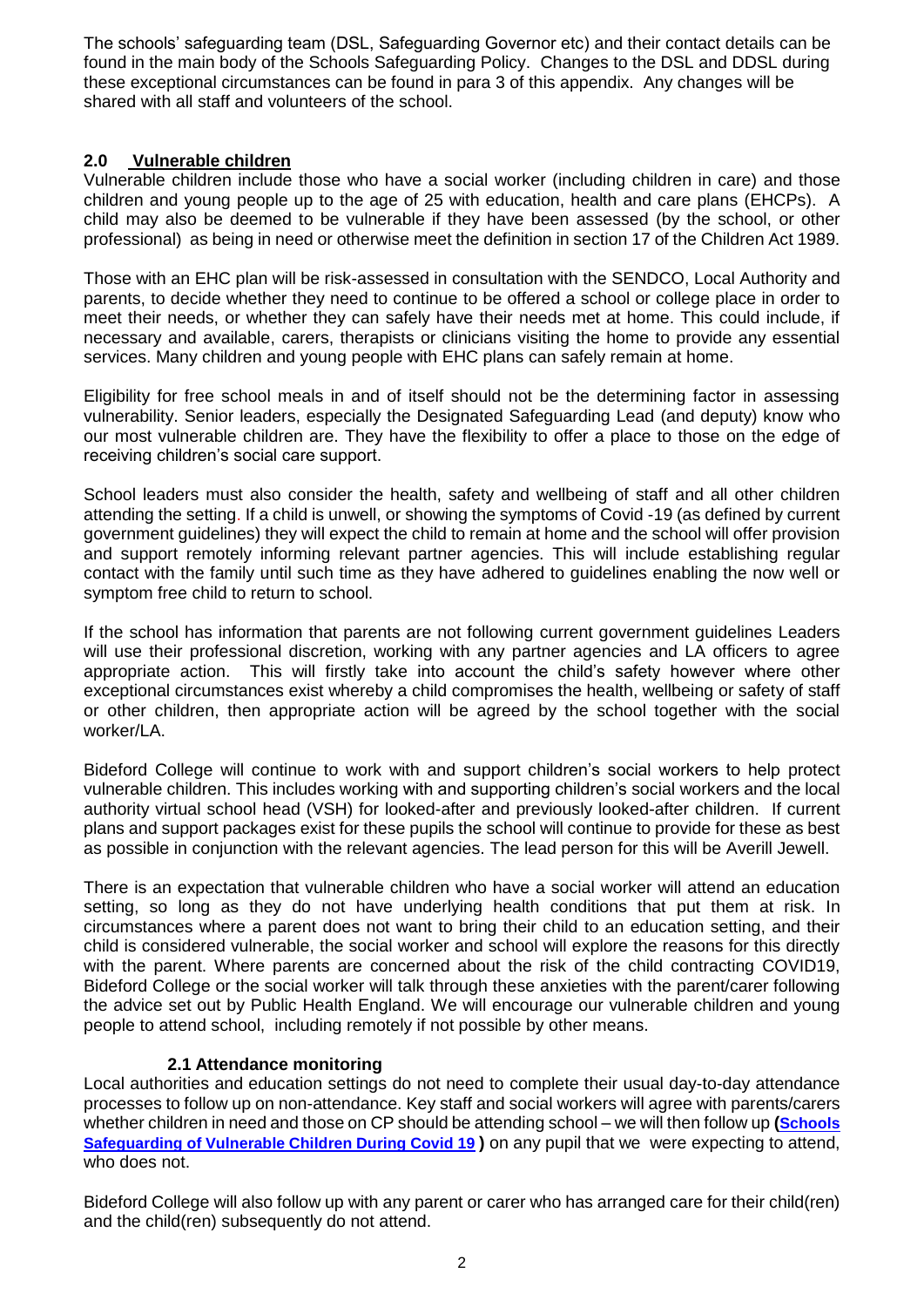School will complete a return online so the DfE can monitor who is in school and who isn't by midday everyday [https://www.gov.uk/government/publications/coronavirus-covid-19-attendance](https://www.gov.uk/government/publications/coronavirus-covid-19-attendance-recording-for-educational-settings?utm_source=15dbdd08-0355-41cd-a731-77d42d9cf9a9&utm_medium=email&utm_campaign=govuk-notifications&utm_content=immediate)[recording-for-educational-settings?utm\\_source=15dbdd08-0355-41cd-a731-](https://www.gov.uk/government/publications/coronavirus-covid-19-attendance-recording-for-educational-settings?utm_source=15dbdd08-0355-41cd-a731-77d42d9cf9a9&utm_medium=email&utm_campaign=govuk-notifications&utm_content=immediate) [77d42d9cf9a9&utm\\_medium=email&utm\\_campaign=govuk-notifications&utm\\_content=immediate](https://www.gov.uk/government/publications/coronavirus-covid-19-attendance-recording-for-educational-settings?utm_source=15dbdd08-0355-41cd-a731-77d42d9cf9a9&utm_medium=email&utm_campaign=govuk-notifications&utm_content=immediate)

The LA has a duty to monitor vulnerable children's attendance and Bideford College will be completing the necessary spreadsheets and returning to [schoolsdailyreturns@devon.gov.uk](mailto:schoolsdailyreturns@devon.gov.uk) daily.

### **2.2 How will this look in our school?**

To support the above, Bideford College will, when communicating with parents/carers and carers, confirm emergency contact numbers are correct and ask for any additional emergency contact numbers where they are available. In all circumstances where a vulnerable child does not take up their place at school, or discontinues, Bideford College will take the actions described in the **[Schools](file:///C:/Users/ajewell/AppData/Local/Microsoft/Windows/INetCache/Content.Outlook/SHPYW65C/(https:/www.devon.gov.uk/schools/my-account/information-for-schools/))  Safeguarding [of Vulnerable Children During Covid 19 flowchart.](file:///C:/Users/ajewell/AppData/Local/Microsoft/Windows/INetCache/Content.Outlook/SHPYW65C/(https:/www.devon.gov.uk/schools/my-account/information-for-schools/))**

### **2.3 Those vulnerable children not attending school**

Those vulnerable children who are not attending school will be contacted on a regular basis so that school are satisfied that they are safe. School will follow the **[Schools Safeguarding](file://///ds2chx003.ds2.devon.gov.uk/user$/Dawn.Stabb/Desktop/temp/(https:/www.devon.gov.uk/schools/my-account/information-for-schools/)) of Vulnerable [Children During Covid 19 flowchart](file://///ds2chx003.ds2.devon.gov.uk/user$/Dawn.Stabb/Desktop/temp/(https:/www.devon.gov.uk/schools/my-account/information-for-schools/))** along with that from other agencies working with the pupil and family. The DSL or Deputy DSL will review their RAG ratings for this group at least weekly taking into account any reported concerns from school contact or any information from partner agencies such as ViST reports. Any changes will be recorded on the schools central vulnerable group spreadsheet and shared with the Principal if not DSL. **Any changes in the RAG rating will be sent to the LA on this link so the master records can be updated. [schoolsdailyreturns@devon.gov.uk](mailto:schoolsdailyreturns@devon.gov.uk)**

### **3.0 Designated Safeguarding Lead (DSL)**

Bideford College has a Designated Safeguarding Lead (DSL) and a Deputy DSL. During this extra ordinary situation their contact details are as follows:

| <b>Role</b>                                                                  | <b>Name</b>          | <b>Contact</b><br>Number 1 | <b>Contact</b><br><b>Number 2</b> | <b>Email</b>                |
|------------------------------------------------------------------------------|----------------------|----------------------------|-----------------------------------|-----------------------------|
| Designated<br>Safeguarding<br>Lead                                           | Averill Jewell       | 01237 477611               |                                   | ajewell@bidefordcollege.org |
| Deputy<br>Designated<br>Safeguarding<br>Lead                                 | <b>Rachel Vowles</b> | 01237 477611               |                                   | rvowles@bidefordcollege.org |
| Deputy<br>Designated<br>Safeguarding<br>Lead<br>complete/add if<br>necessary | Kaye French          | 01237 477611               |                                   | kfrench@bidefordcollege.org |

# **3.1 DSL cover in school**

The optimal scenario is to have a trained DSL (or deputy) available on site. Where this is not the case a trained DSL (or deputy) will be available to be contacted via phone or online video - for example when working from home. Where a trained DSL (or deputy) is not on site, in addition to the above, a senior leader will assume responsibility for co-ordinating safeguarding on site. This might include updating and managing access to child protection records and liaising with the offsite DSL (or deputy) and as required liaising with children's social workers where they require access to children in need and/or to carry out statutory assessments at the school or college.

### **3.2 Informing staff**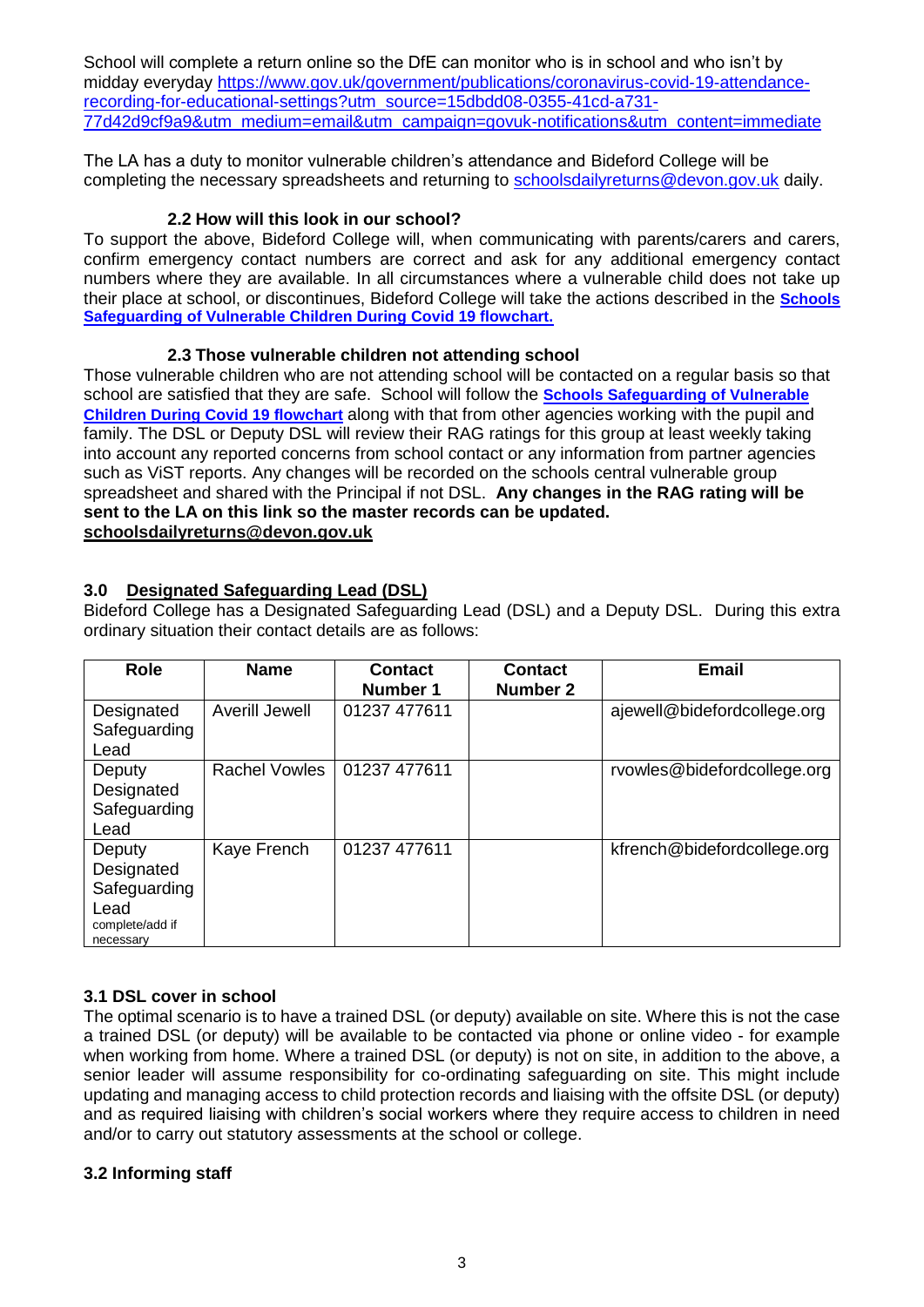It is important that all school staff and volunteers have access to a trained DSL (or deputy), or the named school leader, Bideford College will inform all staff and volunteers of changes to the details above.

Therefore, each day staff on site will be made aware of who that person is and how to speak to them. The DSL will continue to engage with social workers and attend all multi-agency meetings, which can be done remotely or seek support and liaise with Early Help professionals.

Any changes to the DSL on duty will also be shared with those staff working from home via email. School will also have a daily information board sharing the DSL and safeguarding contacts for the day for all staff working on site.

Any changes to the Safeguarding team details will also be shared with Babcock LDP and Devon County Council.

### **4.0 Reporting a concern**

Where staff have a concern about a child, they should continue to follow the process outlined in the school Safeguarding Policy which can be done remotely via email or through telephone. In the unlikely event that a member of staff cannot access any electronic system from home, they should email the Designated Safeguarding Lead, Principal or Safeguarding contact. This will ensure that the concern is received. Staff are reminded of the need to report any concern immediately and without delay. All staff should follow the escalation process as laid out in **Schools Safeguarding [of Vulnerable Children](file://///ds2chx003.ds2.devon.gov.uk/user$/Dawn.Stabb/Desktop/temp/(https:/www.devon.gov.uk/schools/my-account/information-for-schools/))  [During Covid 19 flowchart.](file://///ds2chx003.ds2.devon.gov.uk/user$/Dawn.Stabb/Desktop/temp/(https:/www.devon.gov.uk/schools/my-account/information-for-schools/))**

### **4.1 Reporting a concern about an adult/the HT**

Where staff are concerned about an adult working with children in the school, they should report the concern to the Principal. If there is a requirement to make a notification to the Principal whilst away from school, this should be done verbally and followed up with an email to the Principal immediately.

Concerns around the Principal should be directed to the Chair of Governors: David Humphries - . [gov.dhumphries@bidefordcollege.org](mailto:gov.dhumphries@bidefordcollege.org)

### **5.0 Safeguarding training and induction**

DSL training is **very unlikely** to take place whilst there remains a threat of the COVID 19 virus. For the period COVID-19 measures are in place, a DSL (or deputy) who has been trained will continue to be classed as a trained DSL (or deputy) even if they have or will miss their refresher training. All existing school staff who have had safeguarding training and have read part 1 of Keeping Children Safe in Education (2019), are similarly likely to not receive whole staff training during this time. DSLs should therefore communicate with staff any new local arrangements, so they know what to do if they are worried about a child. This should be achieved through emails and similar electronic means.

Where new staff or volunteers are recruited they will continue to be provided with a safeguarding induction as deemed appropriate by the Designated Safeguarding Lead.

### **6.0 Safer recruitment/volunteers and movement of staff**

It remains essential that people who are unsuitable are not allowed to enter the children's workforce or gain access to children. When recruiting new staff, Bideford College will continue to follow the relevant safer recruitment processes for their setting, including, as appropriate, relevant sections in part 3 of Keeping Children Safe in Education (2019) (KCSIE).

In response to COVID-19, the Disclosure and Barring Service (DBS) has made changes to its guidance on standard and enhanced DBS ID checking to minimise the need for face-to-face contact. Where Bideford College are utilising volunteers, we will continue to follow the checking and risk assessment process as set out in paragraphs 167 to 172 of KCSIE. Under **no circumstances** will a volunteer who has not been checked be left unsupervised or allowed to work in regulated activity.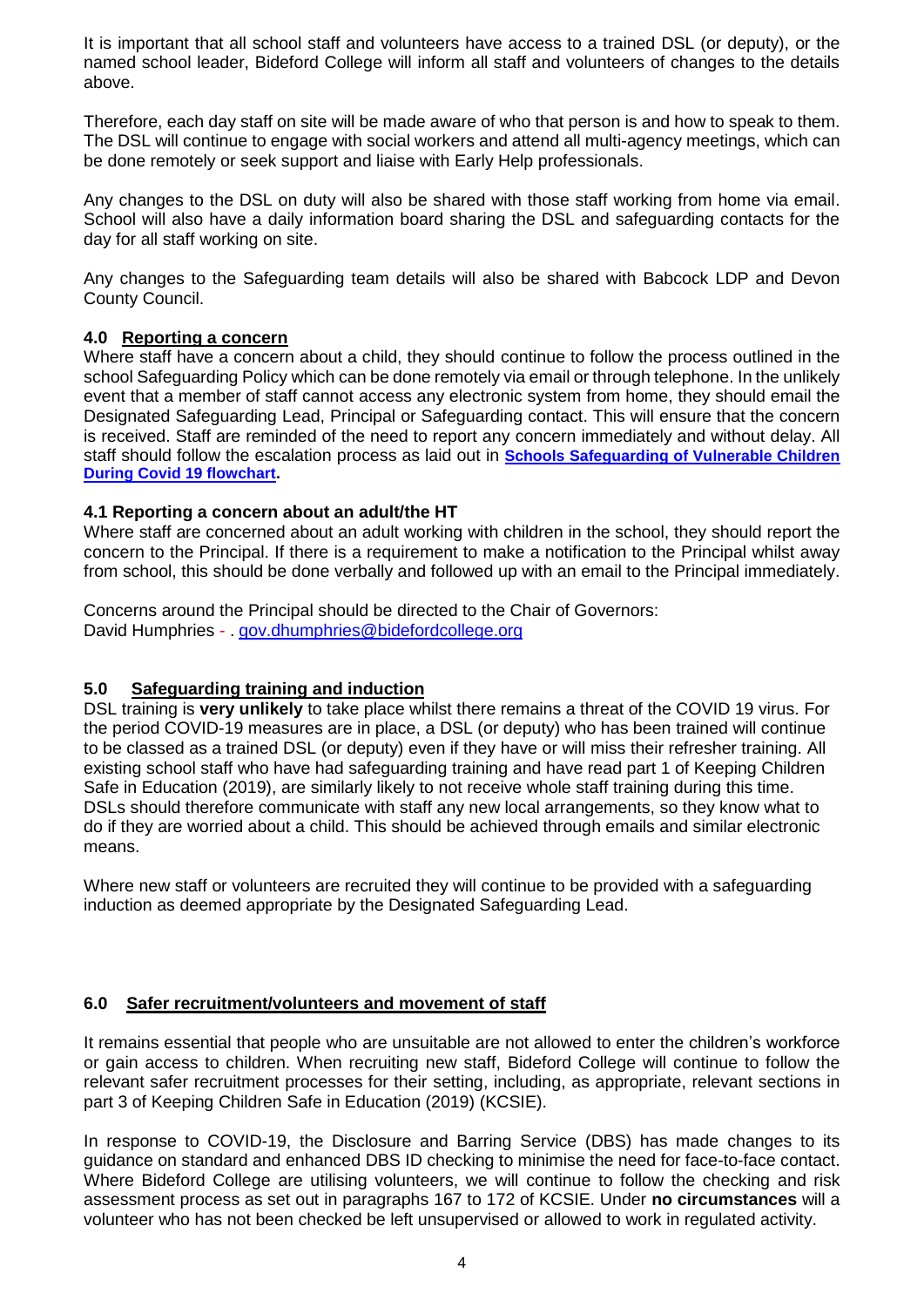Bideford College will continue to follow the legal duty to refer to the DBS anyone who has harmed or poses a risk of harm to a child or vulnerable adult. Full details can be found at paragraph 163 of KCSIE. Bideford College will continue to consider and make referrals to the Teaching Regulation Agency (TRA) as per paragraph 166 of KCSIE and the TRA's 'Teacher misconduct advice for making a referral. During the COVID-19 period all referrals should be made by emailing [Misconduct.Teacher@education.gov.uk](mailto:Misconduct.Teacher@education.gov.uk) Whilst acknowledging the challenge of the current National emergency, it is essential from a safeguarding perspective that any school is aware, on any given day, which staff/volunteers will be in the school or college, and that appropriate checks have been carried out, especially for anyone engaging in regulated activity. As such, Bideford College will continue to keep the single central record (SCR) up to date as outlined in paragraphs 148 to 156 in KCSIE.

Where staff are required to work in schools that are not their normal place of work, senior leaders take into account the DfE supplementary guidance on safeguarding children during the COVID-19 pandemic and will accept portability as long as the current employer confirms in writing that

- the individual has been subject to an enhanced DBS and children's barred list check
- there are no known concerns about the individual's suitability to work with children
- there is no ongoing disciplinary investigation relating to that individual

There is no requirement to list such individuals in the schools SCR, unless leaders choose to do so as long as such written confirmation is received. School will retain this evidence until such time as the current restrictions on schools are lifted and in line with our current data and information retention polices.

For movement within the Trust, schools should seek assurance from the Multi-Academy Trust or Federation HR Manager or equivalent senior leader that the member of staff has received appropriate safeguarding training and all pre-employment safeguarding requirements are in place. Upon arrival, they must have access to a copy of the receiving setting's child protection policy,

confirmation of local processes and confirmation of DSL arrangements and contact details.

### **7.0 Online safety in schools and colleges**

Bideford College will continue to provide a safe environment, including online. This includes the use of an online filtering system. Where students are using computers in school, appropriate supervision will be in place.

### **7.1 Children and online safety away from school and college**

It is important that all staff who interact with children, including online, continue to look out for signs a child may be at risk or suffering abuse. Any such concerns should be dealt with as per the Child Protection Policy ( and where appropriate the **Schools Safeguarding [of Vulnerable Children During](file://///ds2chx003.ds2.devon.gov.uk/user$/Dawn.Stabb/Desktop/temp/(https:/www.devon.gov.uk/schools/my-account/information-for-schools/))  [Covid 19 flowchart\)](file://///ds2chx003.ds2.devon.gov.uk/user$/Dawn.Stabb/Desktop/temp/(https:/www.devon.gov.uk/schools/my-account/information-for-schools/))** . Referrals should still be made to MASH/social worker and as required, to the police. Online teaching should follow the same principles as set out in the code of conduct.

Bideford College will ensure any use of **online learning tools** and systems is in line with privacy and data protection/GDPR requirements. Below are some things to consider when delivering virtual lessons, especially where webcams are involved:

- No 1:1s, groups only, unless as a result of risk assessments confirmed with the Principal. This may for example involve having the parent in the room.
- Staff and children must wear suitable clothing, as should anyone else in the household.
- Any computers used should be in appropriate areas, for example, not in bedrooms.
- The live class should be recorded so that if any issues were to arise, the video can be reviewed.
- Live classes should be kept to a reasonable length of time, or the streaming may prevent the family 'getting on' with their day.
- Language must be professional and appropriate, including any family members in the background.
- Staff must only use platforms agreed by school leaders
- Staff should record the length, time, date and attendance of any sessions held.